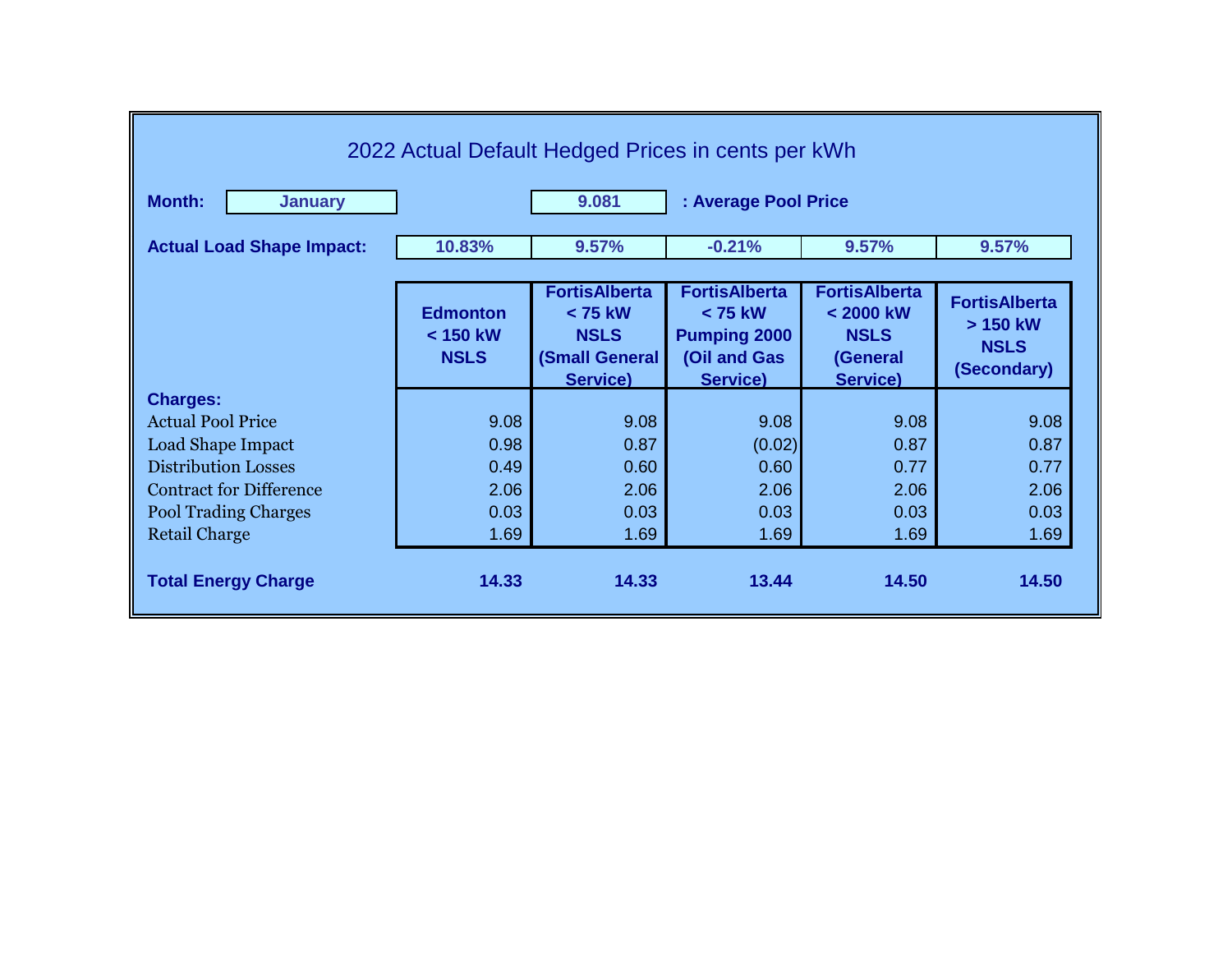| 2022 Actual Default Hedged Prices in cents per kWh                                                                  |                                              |                                                                              |                                                                                           |                                                                                   |                                                                  |  |
|---------------------------------------------------------------------------------------------------------------------|----------------------------------------------|------------------------------------------------------------------------------|-------------------------------------------------------------------------------------------|-----------------------------------------------------------------------------------|------------------------------------------------------------------|--|
| <b>Month:</b><br><b>February</b>                                                                                    | 10.522<br>: Average Pool Price               |                                                                              |                                                                                           |                                                                                   |                                                                  |  |
| <b>Actual Load Shape Impact:</b>                                                                                    | 8.01%                                        | 6.48%                                                                        | $-0.22%$                                                                                  | 6.48%                                                                             | 6.48%                                                            |  |
|                                                                                                                     | <b>Edmonton</b><br>$<$ 150 kW<br><b>NSLS</b> | <b>FortisAlberta</b><br>< 75 kW<br><b>NSLS</b><br>(Small General<br>Service) | <b>FortisAlberta</b><br>< 75 kW<br><b>Pumping 2000</b><br>(Oil and Gas<br><b>Service)</b> | <b>FortisAlberta</b><br>$< 2000$ kW<br><b>NSLS</b><br>(General<br><b>Service)</b> | <b>FortisAlberta</b><br>$> 150$ kW<br><b>NSLS</b><br>(Secondary) |  |
| <b>Charges:</b><br><b>Actual Pool Price</b><br>Load Shape Impact                                                    | 10.52<br>0.84                                | 10.52<br>0.68                                                                | 10.52<br>(0.02)                                                                           | 10.52<br>0.68                                                                     | 10.52<br>0.68                                                    |  |
| <b>Distribution Losses</b><br><b>Contract for Difference</b><br><b>Pool Trading Charges</b><br><b>Retail Charge</b> | 0.52<br>1.48<br>0.03<br>1.69                 | 0.64<br>1.48<br>0.03<br>1.69                                                 | 0.65<br>1.48<br>0.03<br>1.69                                                              | 0.81<br>1.48<br>0.03<br>1.69                                                      | 0.81<br>1.48<br>0.03<br>1.69                                     |  |
| <b>Total Energy Charge</b>                                                                                          | 15.08                                        | 15.04                                                                        | 14.35                                                                                     | 15.22                                                                             | 15.22                                                            |  |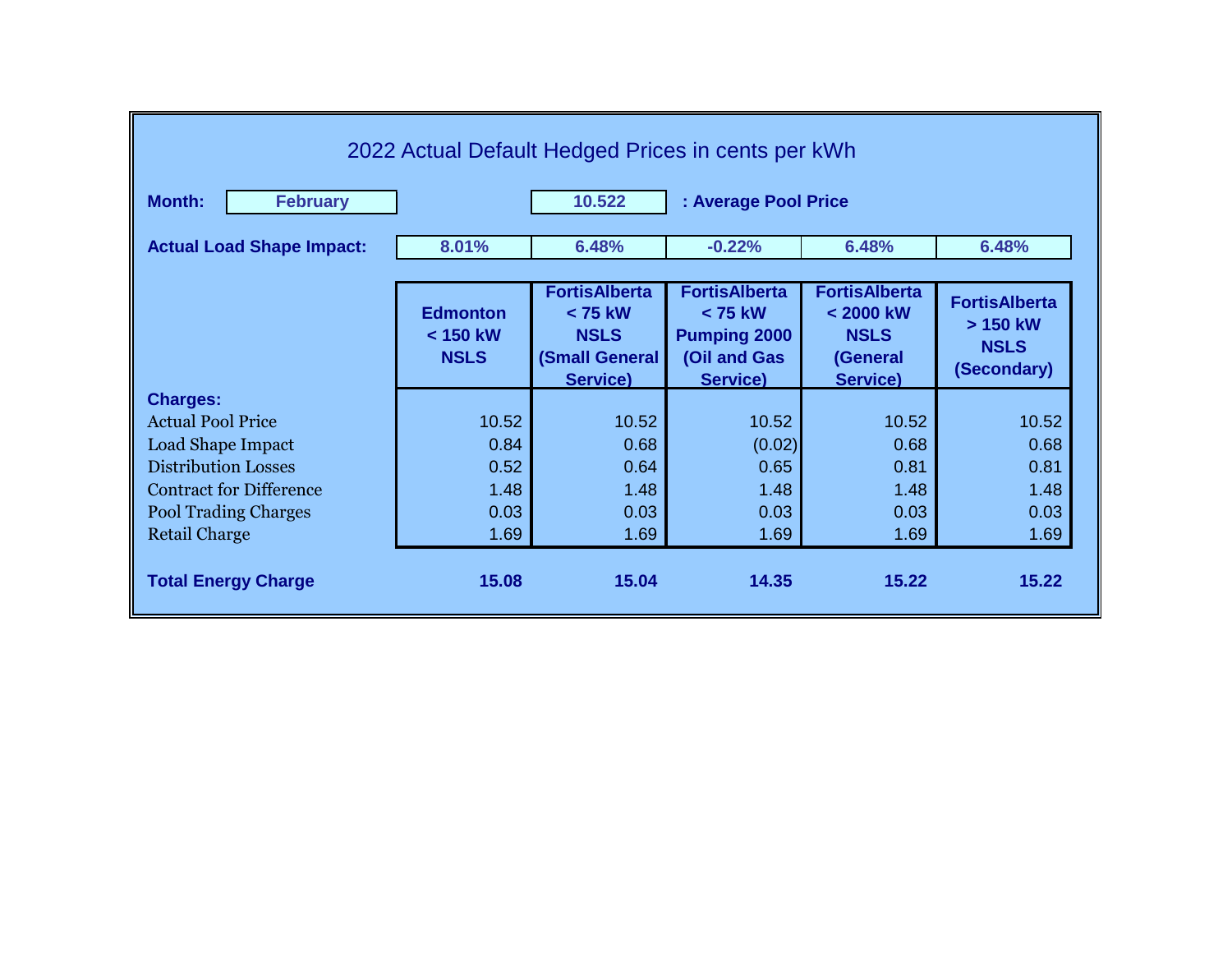| 2022 Actual Default Hedged Prices in cents per kWh |                                              |                                                                                |                                                                                             |                                                                                   |                                                                  |  |
|----------------------------------------------------|----------------------------------------------|--------------------------------------------------------------------------------|---------------------------------------------------------------------------------------------|-----------------------------------------------------------------------------------|------------------------------------------------------------------|--|
| Month:<br><b>March</b>                             | 7.538<br>: Average Pool Price                |                                                                                |                                                                                             |                                                                                   |                                                                  |  |
| <b>Actual Load Shape Impact:</b>                   | 2.66%                                        | 2.32%                                                                          | $-0.15%$                                                                                    | 2.32%                                                                             | 2.32%                                                            |  |
|                                                    |                                              |                                                                                |                                                                                             |                                                                                   |                                                                  |  |
|                                                    | <b>Edmonton</b><br>$<$ 150 kW<br><b>NSLS</b> | <b>FortisAlberta</b><br>$< 75$ kW<br><b>NSLS</b><br>(Small General<br>Service) | <b>FortisAlberta</b><br>$< 75$ kW<br><b>Pumping 2000</b><br>(Oil and Gas<br><b>Service)</b> | <b>FortisAlberta</b><br>$< 2000$ kW<br><b>NSLS</b><br>(General<br><b>Service)</b> | <b>FortisAlberta</b><br>$> 150$ kW<br><b>NSLS</b><br>(Secondary) |  |
| <b>Charges:</b>                                    |                                              |                                                                                |                                                                                             |                                                                                   |                                                                  |  |
| <b>Actual Pool Price</b>                           | 7.54                                         | 7.54                                                                           | 7.54                                                                                        | 7.54                                                                              | 7.54                                                             |  |
| <b>Load Shape Impact</b>                           | 0.20                                         | 0.17                                                                           | (0.01)                                                                                      | 0.17                                                                              | 0.17                                                             |  |
| <b>Distribution Losses</b>                         | 0.33                                         | 0.41                                                                           | 0.43                                                                                        | 0.52                                                                              | 0.52                                                             |  |
| <b>Contract for Difference</b>                     | 0.46                                         | 0.46                                                                           | 0.46                                                                                        | 0.46                                                                              | 0.46                                                             |  |
| <b>Pool Trading Charges</b>                        | 0.03                                         | 0.03                                                                           | 0.03                                                                                        | 0.03                                                                              | 0.03                                                             |  |
| <b>Retail Charge</b>                               | 1.69                                         | 1.69                                                                           | 1.69                                                                                        | 1.69                                                                              | 1.69                                                             |  |
| <b>Total Energy Charge</b>                         | 10.24                                        | 10.30                                                                          | 10.13                                                                                       | 10.41                                                                             | 10.41                                                            |  |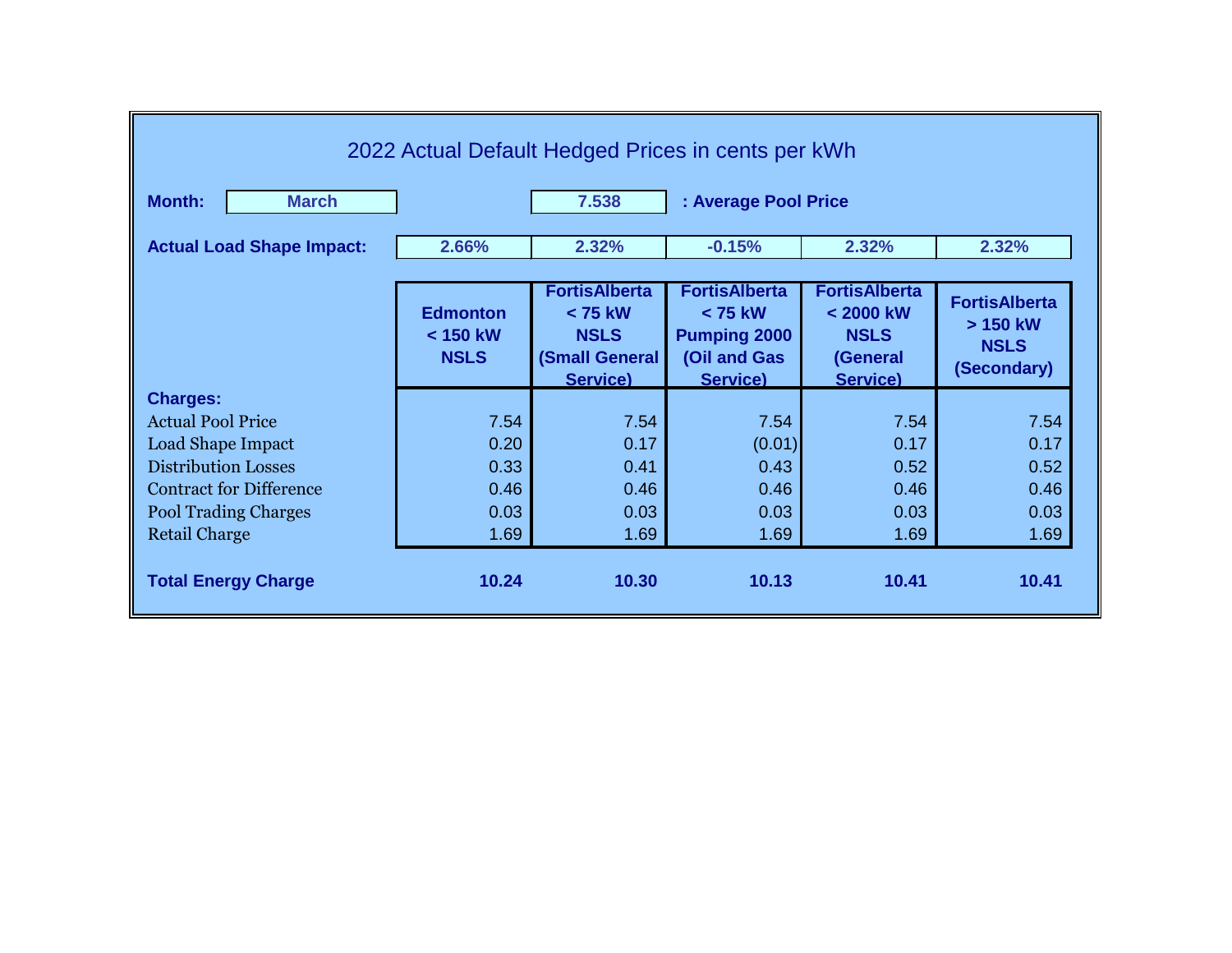| 2022 Actual Default Hedged Prices in cents per kWh |                                              |                                                                              |                                                                                             |                                                                                 |                                                                |  |
|----------------------------------------------------|----------------------------------------------|------------------------------------------------------------------------------|---------------------------------------------------------------------------------------------|---------------------------------------------------------------------------------|----------------------------------------------------------------|--|
| <b>Month:</b><br><b>April</b>                      | 11.714<br>: Average Pool Price               |                                                                              |                                                                                             |                                                                                 |                                                                |  |
| <b>Actual Load Shape Impact:</b>                   | 0.90%                                        | 0.96%                                                                        | 0.02%                                                                                       | 0.96%                                                                           | 0.96%                                                          |  |
|                                                    |                                              |                                                                              |                                                                                             |                                                                                 |                                                                |  |
|                                                    | <b>Edmonton</b><br>$< 150$ kW<br><b>NSLS</b> | <b>FortisAlberta</b><br>< 75 kW<br><b>NSLS</b><br>(Small General<br>Service) | <b>FortisAlberta</b><br>$< 75$ kW<br><b>Pumping 2000</b><br>(Oil and Gas<br><b>Service)</b> | <b>FortisAlberta</b><br>< 2000 kW<br><b>NSLS</b><br>(General<br><b>Service)</b> | <b>FortisAlberta</b><br>> 150 kW<br><b>NSLS</b><br>(Secondary) |  |
| <b>Charges:</b>                                    |                                              |                                                                              |                                                                                             |                                                                                 |                                                                |  |
| <b>Actual Pool Price</b>                           | 11.71                                        | 11.71                                                                        | 11.71                                                                                       | 11.71                                                                           | 11.71                                                          |  |
| <b>Load Shape Impact</b>                           | 0.11                                         | 0.11                                                                         | 0.00                                                                                        | 0.11                                                                            | 0.11                                                           |  |
| <b>Distribution Losses</b>                         | 0.40                                         | 0.51                                                                         | 0.54                                                                                        | 0.65                                                                            | 0.65                                                           |  |
| <b>Contract for Difference</b>                     | (1.76)                                       | (1.76)                                                                       | (1.76)                                                                                      | (1.76)                                                                          | (1.76)                                                         |  |
| <b>Pool Trading Charges</b>                        | 0.03                                         | 0.03                                                                         | 0.03                                                                                        | 0.03                                                                            | 0.03                                                           |  |
| <b>Retail Charge</b>                               | 1.69                                         | 1.69                                                                         | 1.69                                                                                        | 1.69                                                                            | 1.69                                                           |  |
| <b>Total Energy Charge</b>                         | 12.19                                        | 12.30                                                                        | 12.22                                                                                       | 12.44                                                                           | 12.44                                                          |  |